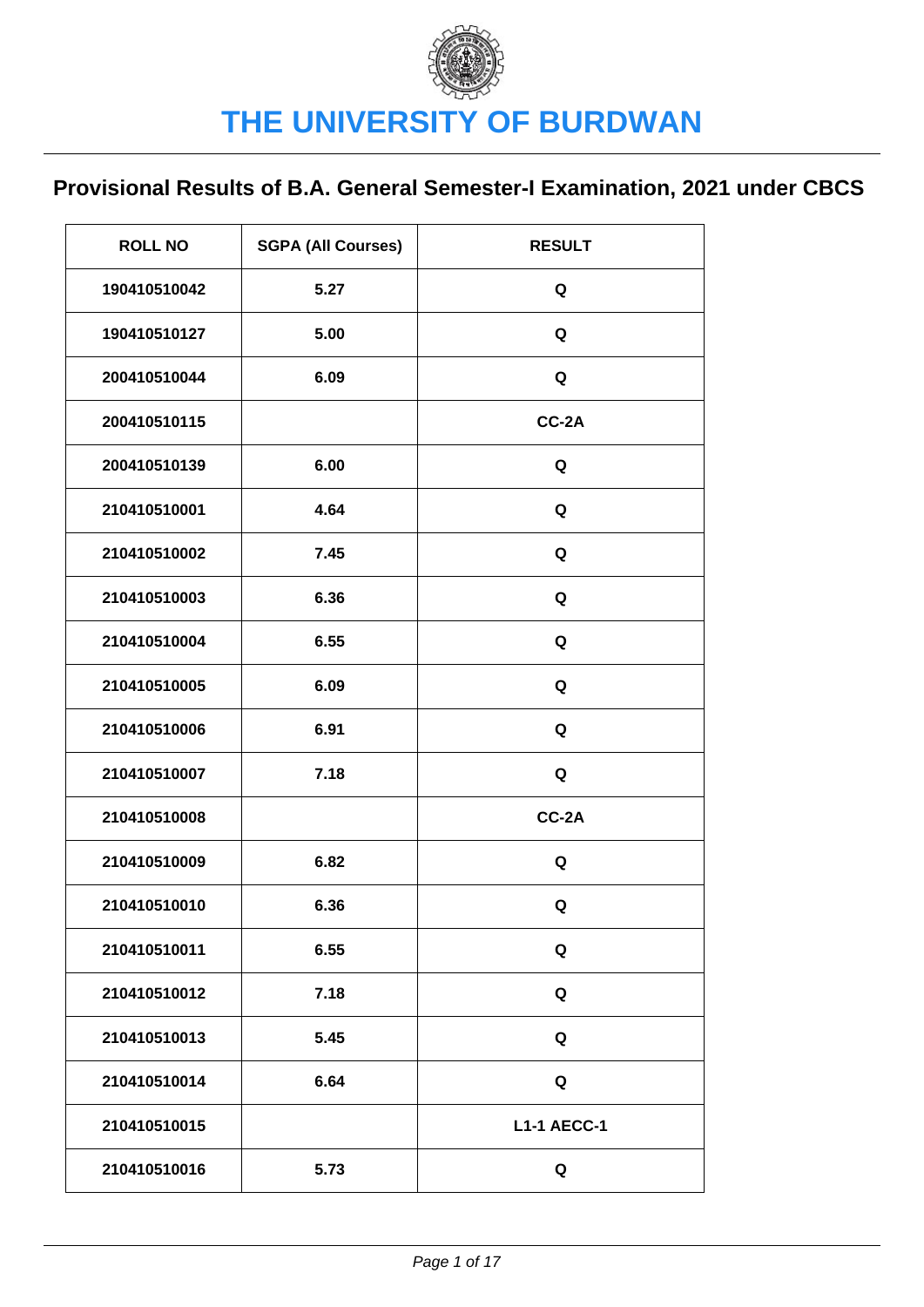| <b>ROLL NO</b> | <b>SGPA (All Courses)</b> | <b>RESULT</b>      |
|----------------|---------------------------|--------------------|
| 210410510017   |                           | CC-1A CC-2A AECC-1 |
| 210410510018   |                           | CC-1A CC-2A AECC-1 |
| 210410510019   | 8.00                      | Q                  |
| 210410510020   | 6.27                      | Q                  |
| 210410510021   | 6.09                      | Q                  |
| 210410510022   |                           | <b>SNC</b>         |
| 210410510023   | 6.45                      | Q                  |
| 210410510024   | 6.27                      | Q                  |
| 210410510025   | 6.36                      | Q                  |
| 210410510026   | 4.82                      | Q                  |
| 210410510027   | 6.55                      | Q                  |
| 210410510028   | 5.00                      | Q                  |
| 210410510029   | 5.36                      | Q                  |
| 210410510030   | 7.36                      | Q                  |
| 210410510031   | 5.82                      | Q                  |
| 210410510032   | 5.45                      | Q                  |
| 210410510033   | 5.27                      | Q                  |
| 210410510034   | 6.91                      | Q                  |
| 210410510035   | 5.91                      | Q                  |
| 210410510036   | 6.36                      | Q                  |
| 210410510037   | 6.91                      | Q                  |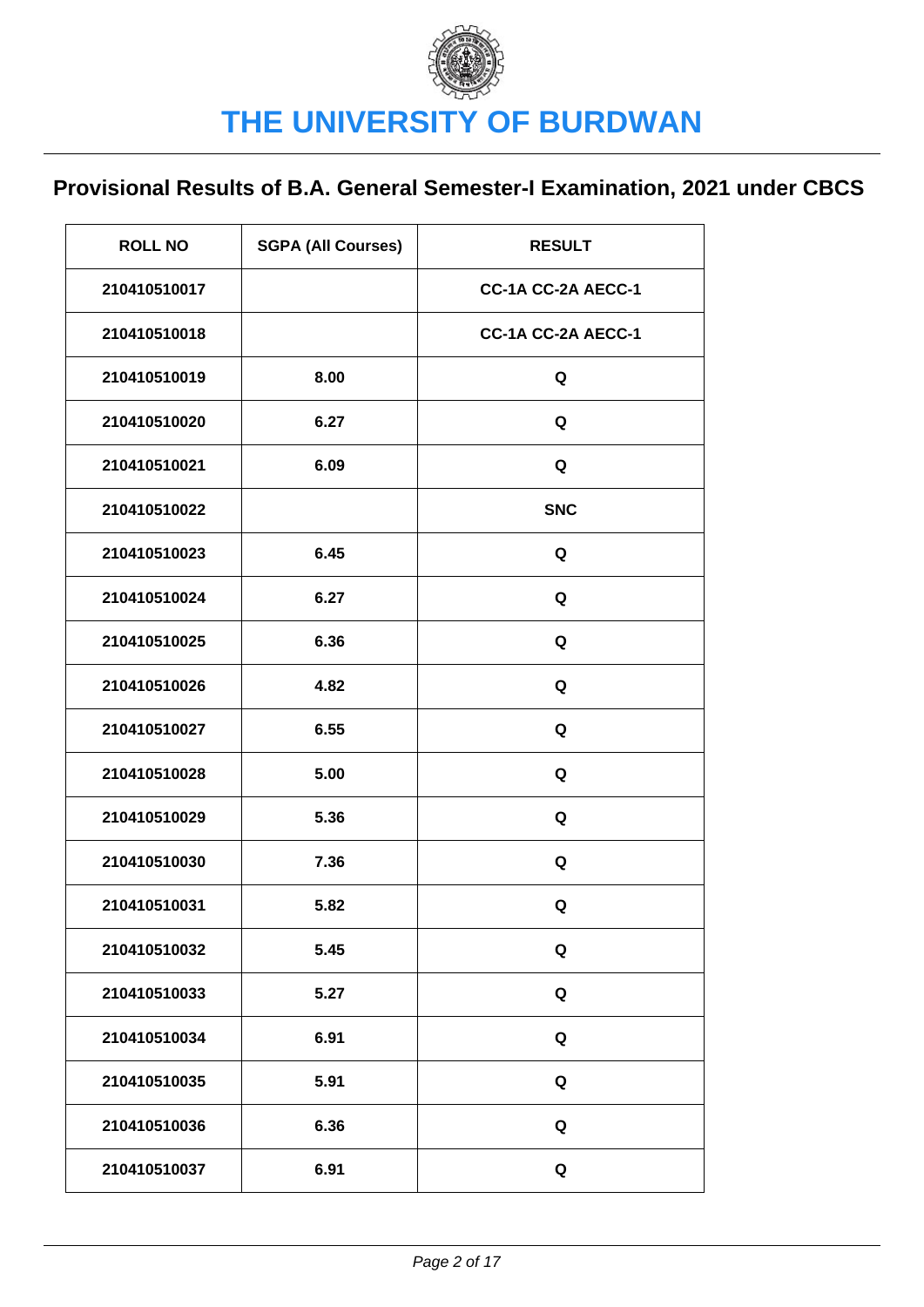| <b>ROLL NO</b> | <b>SGPA (All Courses)</b> | <b>RESULT</b>            |
|----------------|---------------------------|--------------------------|
| 210410510038   | 6.64                      | Q                        |
| 210410510039   | 5.18                      | Q                        |
| 210410510040   | 6.36                      | Q                        |
| 210410510041   | 7.45                      | Q                        |
| 210410510042   |                           | <b>CC-1A L1-1 AECC-1</b> |
| 210410510043   | 5.82                      | Q                        |
| 210410510044   | 6.91                      | Q                        |
| 210410510045   | 6.91                      | Q                        |
| 210410510046   | 7.18                      | Q                        |
| 210410510047   | 7.00                      | Q                        |
| 210410510048   | 6.64                      | Q                        |
| 210410510049   | 6.27                      | Q                        |
| 210410510050   | 7.73                      | Q                        |
| 210410510051   | 7.73                      | Q                        |
| 210410510052   | 4.82                      | Q                        |
| 210410510053   | 7.18                      | Q                        |
| 210410510054   | 6.18                      | Q                        |
| 210410510055   | 6.91                      | Q                        |
| 210410510056   | 5.73                      | Q                        |
| 210410510057   | 6.27                      | Q                        |
| 210410510058   |                           | <b>SNC</b>               |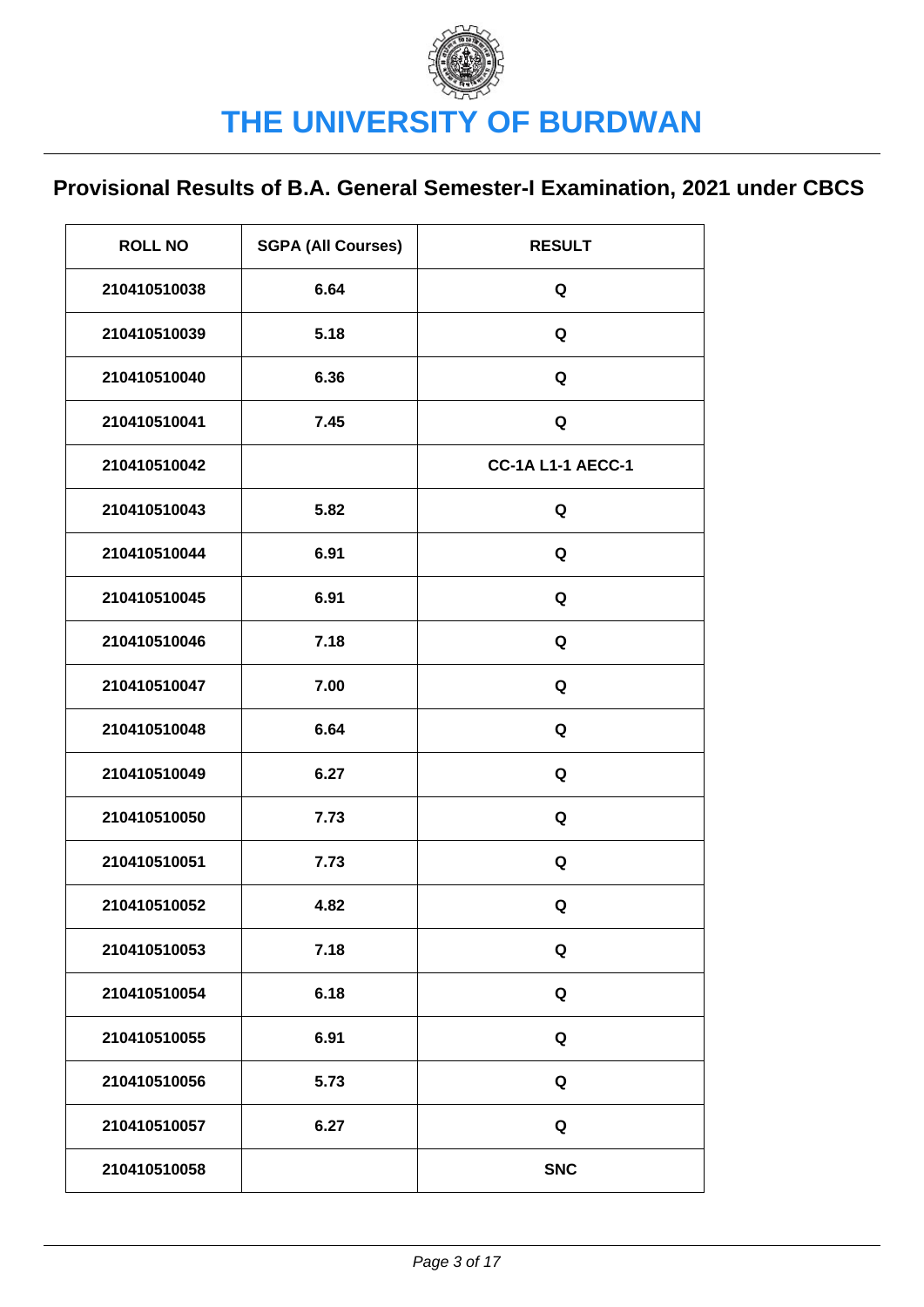| <b>ROLL NO</b> | <b>SGPA (All Courses)</b> | <b>RESULT</b>            |
|----------------|---------------------------|--------------------------|
| 210410510059   | 6.09                      | Q                        |
| 210410510060   | 5.82                      | Q                        |
| 210410510061   | 6.09                      | Q                        |
| 210410510062   | 6.91                      | Q                        |
| 210410510063   | 7.00                      | Q                        |
| 210410510064   | 6.09                      | Q                        |
| 210410510065   | 7.18                      | Q                        |
| 210410510066   | 6.91                      | Q                        |
| 210410510067   | 6.36                      | Q                        |
| 210410510068   | 6.09                      | Q                        |
| 210410510069   |                           | <b>CC-1A CC-2A L1-1</b>  |
| 210410510070   |                           | <b>CC-1A L1-1 AECC-1</b> |
| 210410510071   | 5.55                      | Q                        |
| 210410510072   |                           | CC-1A CC-2A AECC-1       |
| 210410510073   | 5.45                      | Q                        |
| 210410510074   | 5.73                      | Q                        |
| 210410510075   | 7.18                      | Q                        |
| 210410510076   | 7.00                      | Q                        |
| 210410510077   | 6.36                      | Q                        |
| 210410510078   | 7.45                      | Q                        |
| 210410510079   | 4.82                      | Q                        |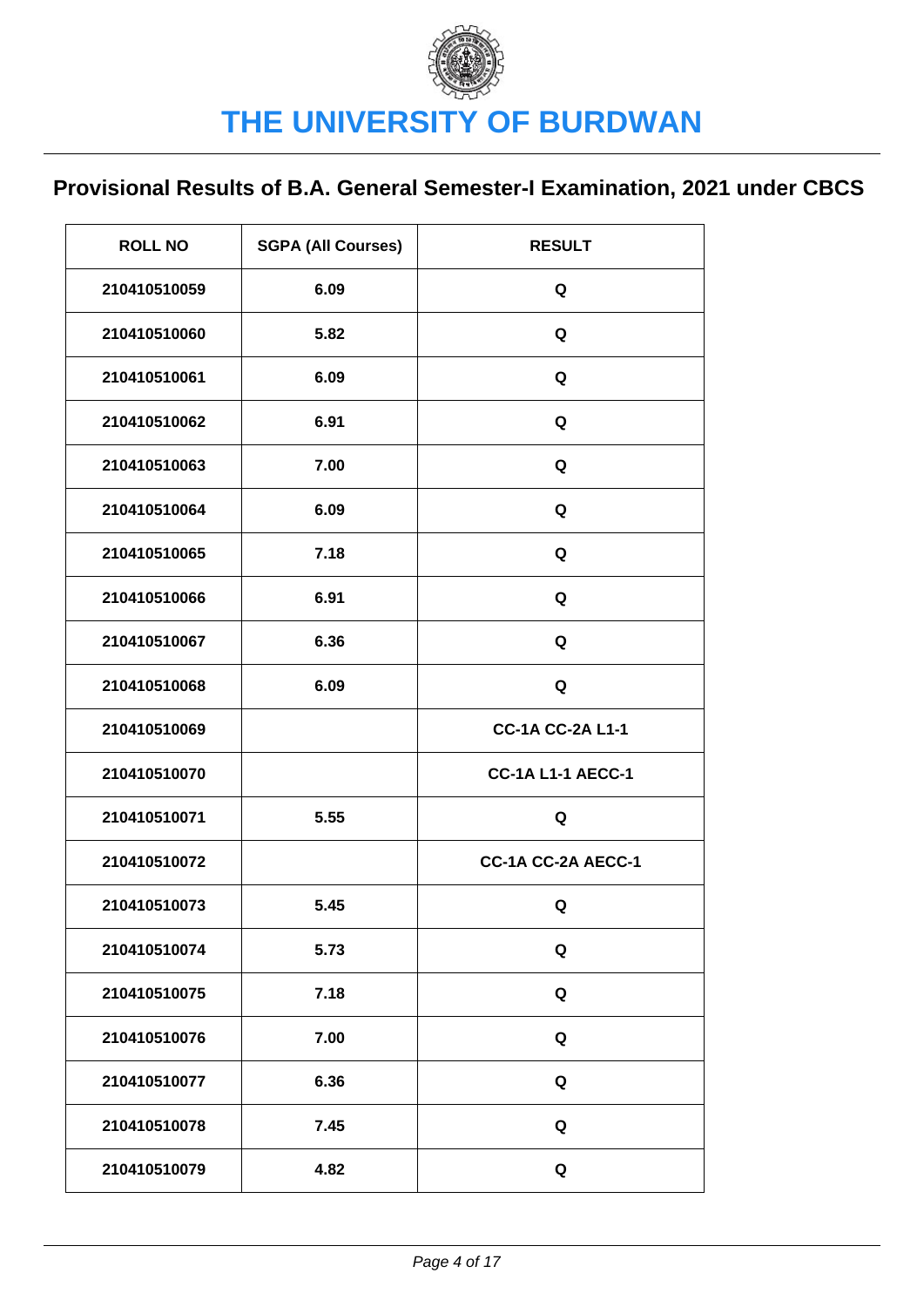| <b>ROLL NO</b> | <b>SGPA (All Courses)</b> | <b>RESULT</b> |
|----------------|---------------------------|---------------|
| 210410510080   | 6.09                      | Q             |
| 210410510081   | 5.27                      | Q             |
| 210410510082   | 5.45                      | Q             |
| 210410510083   |                           | <b>SNC</b>    |
| 210410510084   | 5.55                      | Q             |
| 210410510085   | 6.18                      | Q             |
| 210410510086   | 7.27                      | Q             |
| 210410510087   | 6.00                      | Q             |
| 210410510088   | 7.27                      | Q             |
| 210410510089   | 5.73                      | Q             |
| 210410510090   | 6.73                      | Q             |
| 210410510091   | 6.36                      | Q             |
| 210410510092   | 6.36                      | Q             |
| 210410510093   | 5.00                      | Q             |
| 210410510094   | 6.27                      | Q             |
| 210410510095   |                           | <b>SNC</b>    |
| 210410510096   | 6.27                      | Q             |
| 210410510097   | 6.00                      | Q             |
| 210410510098   | 6.64                      | Q             |
| 210410510099   | 6.55                      | Q             |
| 210410510100   | 6.00                      | Q             |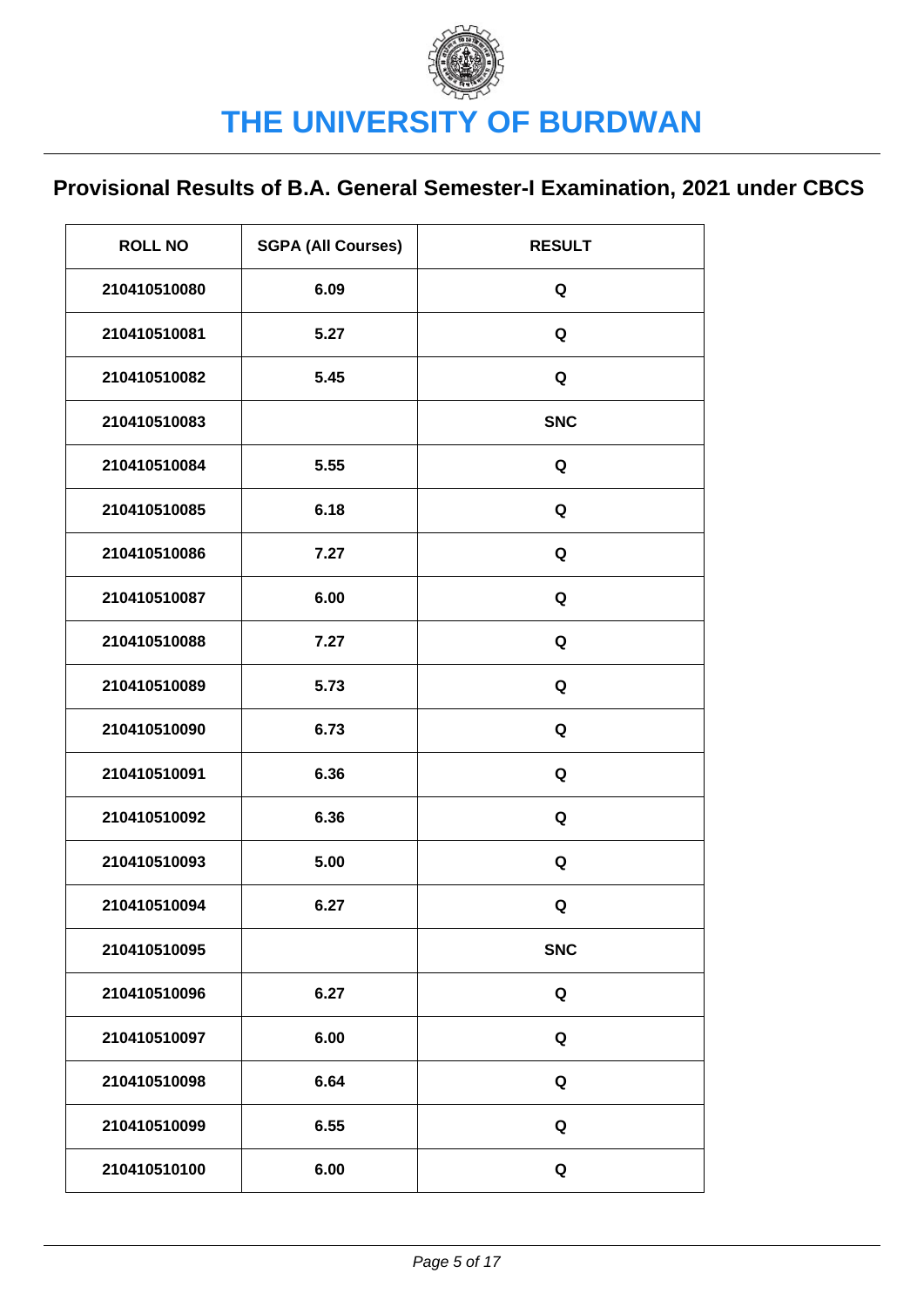| <b>ROLL NO</b> | <b>SGPA (All Courses)</b> | <b>RESULT</b>      |
|----------------|---------------------------|--------------------|
| 210410510101   | 6.64                      | Q                  |
| 210410510102   | 6.91                      | Q                  |
| 210410510103   | 7.18                      | Q                  |
| 210410510104   | 8.18                      | Q                  |
| 210410510105   |                           | CC-1A CC-2A        |
| 210410510106   | 7.00                      | Q                  |
| 210410510107   | 5.27                      | Q                  |
| 210410510108   | 5.91                      | Q                  |
| 210410510109   | 5.00                      | Q                  |
| 210410510110   | 5.00                      | Q                  |
| 210410510111   | 6.55                      | Q                  |
| 210410510112   | 5.64                      | Q                  |
| 210410510113   | 6.09                      | Q                  |
| 210410510114   | 5.82                      | Q                  |
| 210410510115   | 6.64                      | Q                  |
| 210410510116   | 6.09                      | Q                  |
| 210410510117   | 6.09                      | Q                  |
| 210410510118   | 6.27                      | Q                  |
| 210410510119   | 7.64                      | Q                  |
| 210410510120   |                           | CC-1A CC-2A AECC-1 |
| 210410510121   | 6.00                      | Q                  |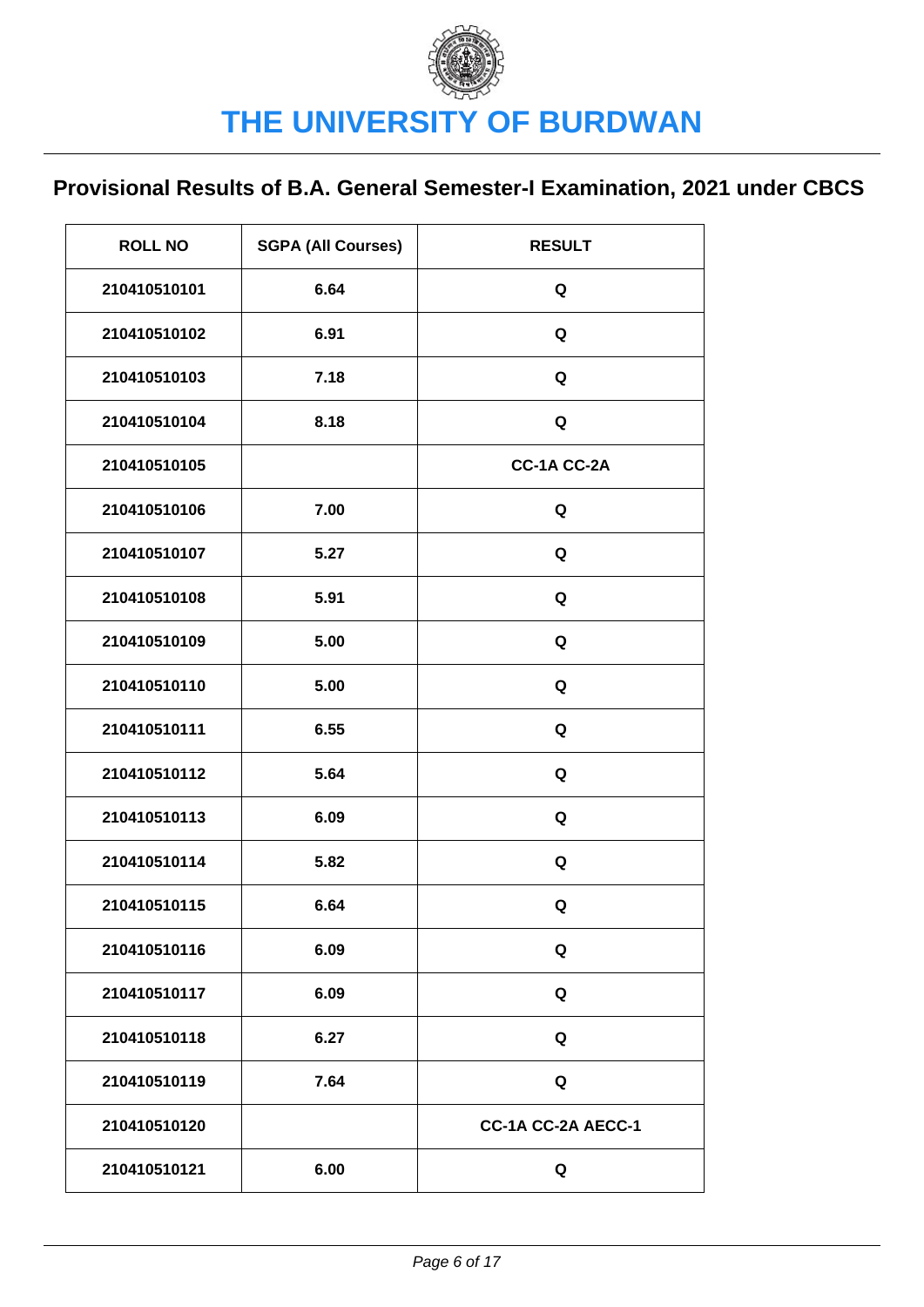| <b>ROLL NO</b> | <b>SGPA (All Courses)</b> | <b>RESULT</b>      |
|----------------|---------------------------|--------------------|
| 210410510122   | 5.36                      | Q                  |
| 210410510123   | 7.27                      | Q                  |
| 210410510124   | 6.36                      | Q                  |
| 210410510125   | 6.00                      | Q                  |
| 210410510126   | 5.27                      | Q                  |
| 210410510127   | 6.45                      | Q                  |
| 210410510128   | 6.82                      | Q                  |
| 210410510129   |                           | CC-1A CC-2A AECC-1 |
| 210410510130   | 6.00                      | Q                  |
| 210410510131   | 6.73                      | Q                  |
| 210410510132   | 6.64                      | Q                  |
| 210410510133   | 7.36                      | Q                  |
| 210410510134   | 5.91                      | Q                  |
| 210410510135   | 5.00                      | Q                  |
| 210410510136   | 5.55                      | Q                  |
| 210410510137   | 5.73                      | Q                  |
| 210410510138   | 6.27                      | Q                  |
| 210410510139   | 5.55                      | Q                  |
| 210410510140   | 5.82                      | Q                  |
| 210410510141   | 6.91                      | Q                  |
| 210410510142   | 6.27                      | $\mathbf Q$        |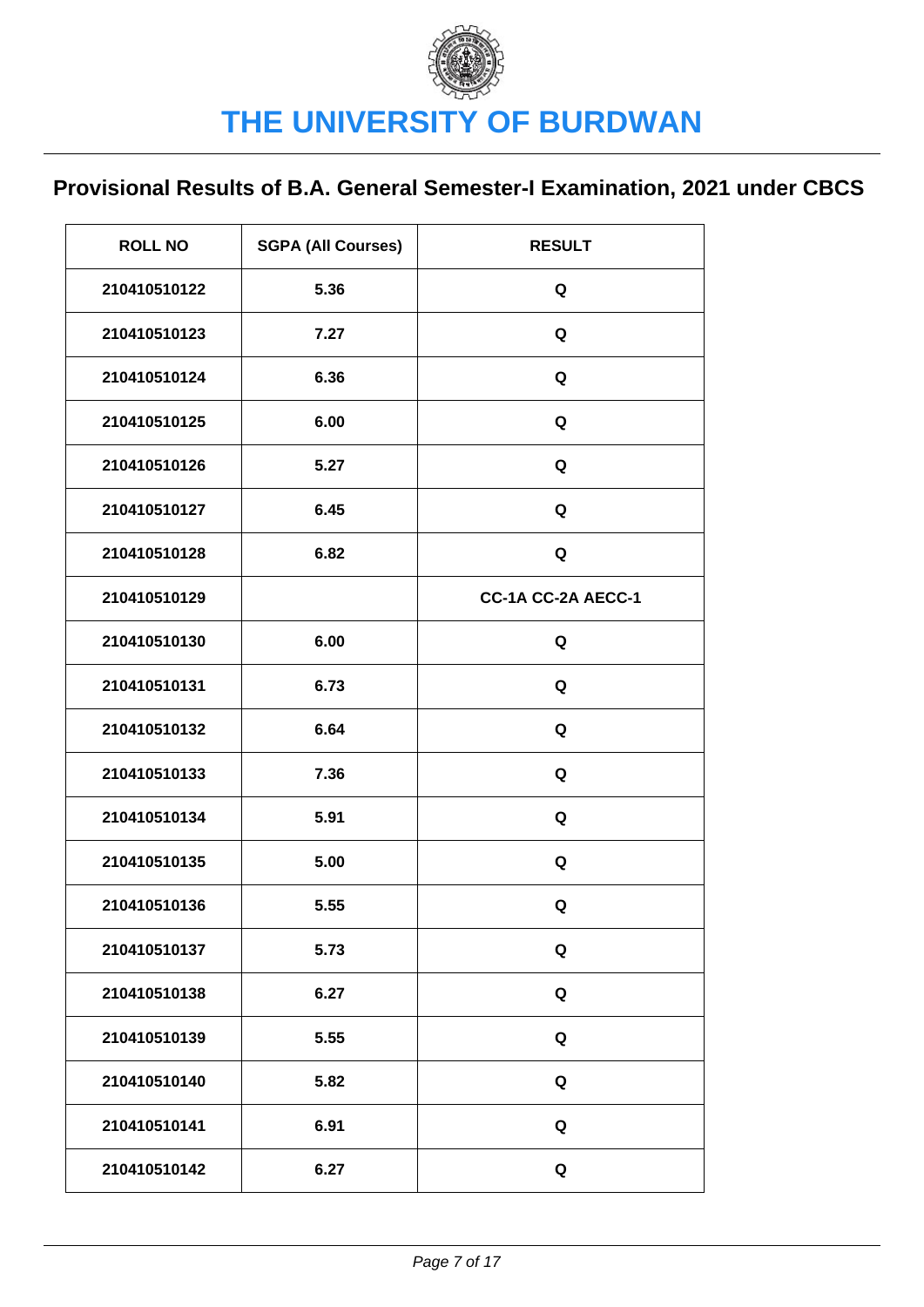| <b>ROLL NO</b> | <b>SGPA (All Courses)</b> | <b>RESULT</b> |
|----------------|---------------------------|---------------|
| 210410510143   | 7.18                      | Q             |
| 210410510144   | 5.27                      | Q             |
| 210410510145   | 5.82                      | Q             |
| 210410510146   | 6.64                      | Q             |
| 210410510147   | 6.36                      | Q             |
| 210410510148   | 6.64                      | Q             |
| 210410510149   | 6.91                      | Q             |
| 210410510150   | 6.91                      | Q             |
| 210410510151   | 6.36                      | Q             |
| 210410510152   | 6.27                      | Q             |
| 210410510153   | 6.91                      | Q             |
| 210410510154   |                           | <b>SNC</b>    |
| 210410510155   |                           | <b>SNC</b>    |
| 210410510156   | 6.64                      | Q             |
| 210410510157   | 5.36                      | Q             |
| 210410510158   |                           | $L1-1$        |
| 210410510159   | 5.82                      | Q             |
| 210410510160   | 6.73                      | Q             |
| 210410510161   | 7.00                      | Q             |
| 210410510162   | 5.64                      | Q             |
| 210410510163   | 6.64                      | Q             |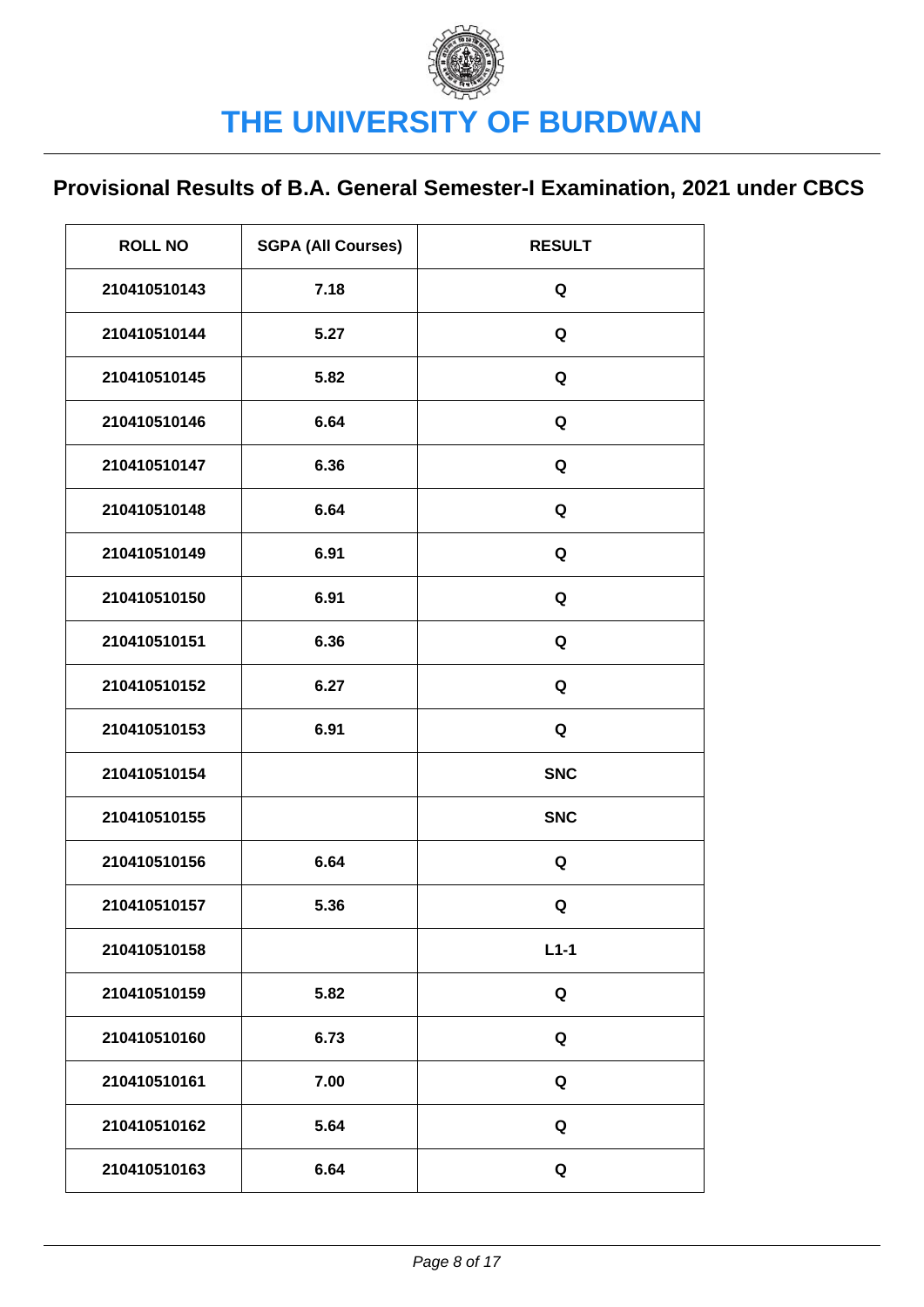| <b>ROLL NO</b> | <b>SGPA (All Courses)</b> | <b>RESULT</b>           |
|----------------|---------------------------|-------------------------|
| 210410510164   | 6.64                      | Q                       |
| 210410510165   | 7.18                      | Q                       |
| 210410510166   | 6.09                      | Q                       |
| 210410510167   | 6.36                      | Q                       |
| 210410510168   | 5.27                      | Q                       |
| 210410510169   | 6.64                      | Q                       |
| 210410510170   | 7.18                      | Q                       |
| 210410510171   | 6.36                      | Q                       |
| 210410510172   | 7.18                      | Q                       |
| 210410510173   | 5.27                      | Q                       |
| 210410510174   |                           | <b>CC-1A CC-2A L1-1</b> |
| 210410510175   | 6.18                      | Q                       |
| 210410510176   | 7.18                      | Q                       |
| 210410510177   | 6.36                      | Q                       |
| 210410510178   | 5.45                      | Q                       |
| 210410510179   | 5.55                      | Q                       |
| 210410510180   | 7.18                      | Q                       |
| 210410510181   | 6.00                      | Q                       |
| 210410510182   |                           | <b>SNC</b>              |
| 210410510183   | 6.73                      | Q                       |
| 210410510184   |                           | <b>SNC</b>              |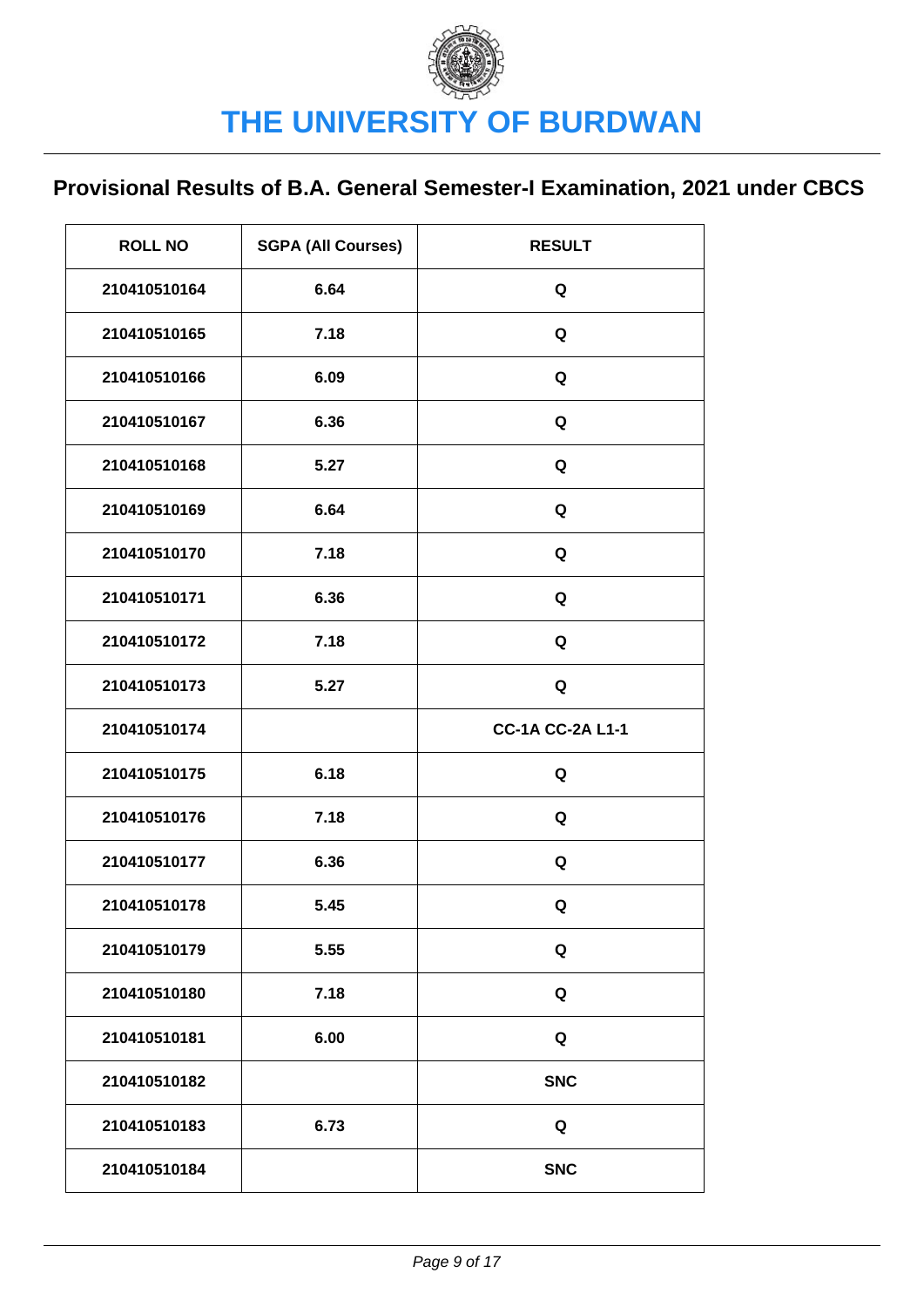| <b>ROLL NO</b> | <b>SGPA (All Courses)</b> | <b>RESULT</b>            |
|----------------|---------------------------|--------------------------|
| 210410510185   | 6.09                      | Q                        |
| 210410510186   | 6.00                      | Q                        |
| 210410510187   | 5.55                      | Q                        |
| 210410510188   | 6.73                      | Q                        |
| 210410510189   | 6.36                      | Q                        |
| 210410510190   | 5.82                      | Q                        |
| 210410510191   |                           | <b>CC-2A L1-1 AECC-1</b> |
| 210410510192   | 6.27                      | Q                        |
| 210410510193   | 7.73                      | Q                        |
| 210410510194   | 5.55                      | Q                        |
| 210410510195   | 5.55                      | Q                        |
| 210410510196   | 6.00                      | Q                        |
| 210410510197   |                           | CC-1A CC-2A AECC-1       |
| 210410510198   | 5.09                      | Q                        |
| 210410510199   | 5.91                      | Q                        |
| 210410510200   | 6.27                      | Q                        |
| 210410510201   | 6.73                      | Q                        |
| 210410510202   |                           | <b>CC-2A L1-1 AECC-1</b> |
| 210410510203   | 6.09                      | Q                        |
| 210410510204   | 6.91                      | Q                        |
| 210410510205   | 5.27                      | Q                        |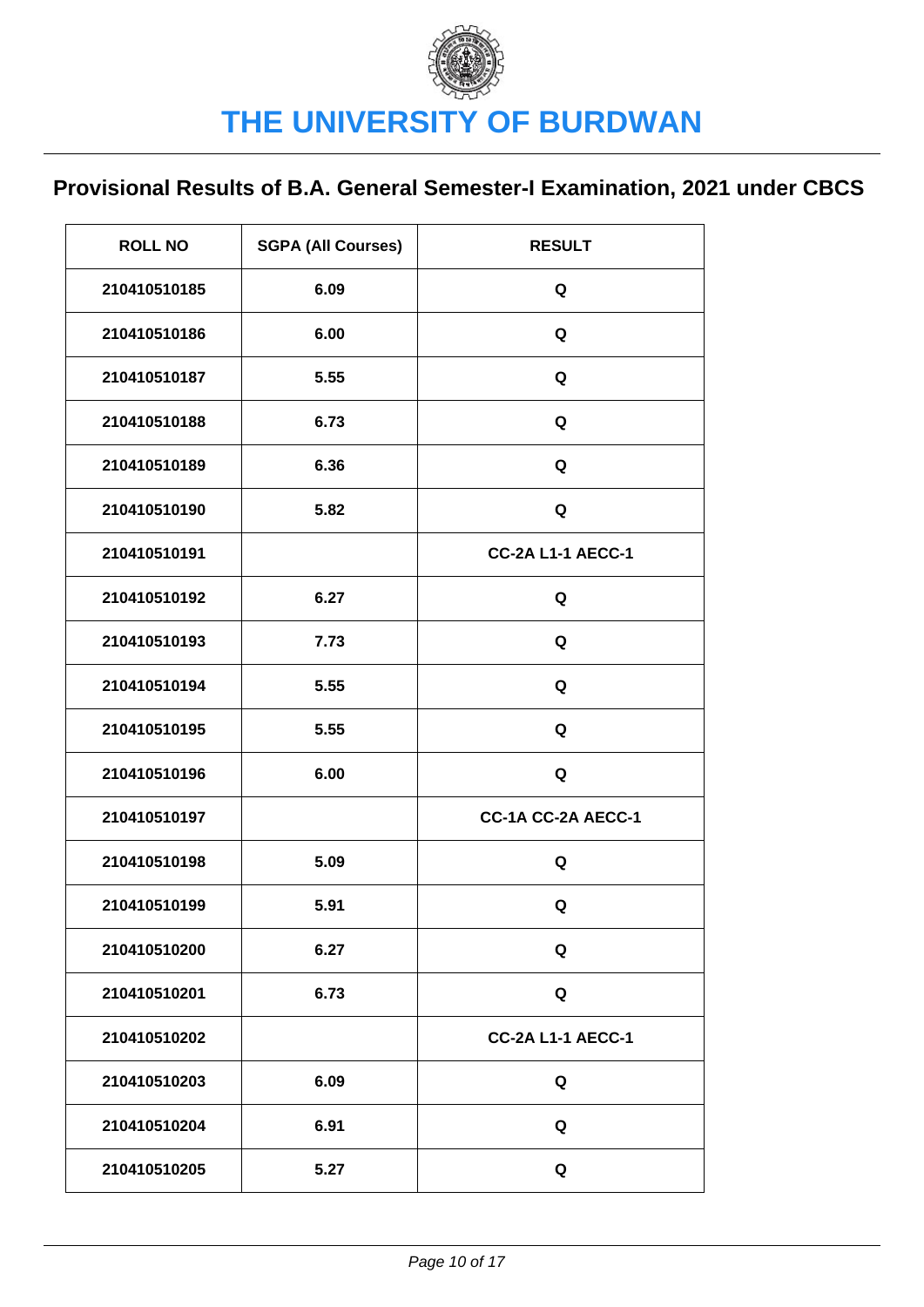| <b>ROLL NO</b> | <b>SGPA (All Courses)</b> | <b>RESULT</b> |
|----------------|---------------------------|---------------|
| 210410510206   | 5.55                      | Q             |
| 210410510207   | 5.09                      | Q             |
| 210410510208   | 5.27                      | Q             |
| 210410510209   | 5.82                      | Q             |
| 210410510210   | 6.55                      | Q             |
| 210410510211   | 6.36                      | Q             |
| 210410510212   | 7.18                      | Q             |
| 210410510213   | 6.36                      | Q             |
| 210410510214   | 6.18                      | Q             |
| 210410510215   | 6.91                      | Q             |
| 210410510216   | 6.18                      | Q             |
| 210410510217   | 6.00                      | Q             |
| 210410510218   | 6.00                      | Q             |
| 210410510219   | 5.55                      | Q             |
| 210410510220   | 6.27                      | Q             |
| 210410510221   | 5.55                      | Q             |
| 210410510222   | 6.36                      | Q             |
| 210410510223   | 6.36                      | Q             |
| 210410510224   | 6.73                      | Q             |
| 210410510225   | 6.64                      | Q             |
| 210410510226   | 6.82                      | Q             |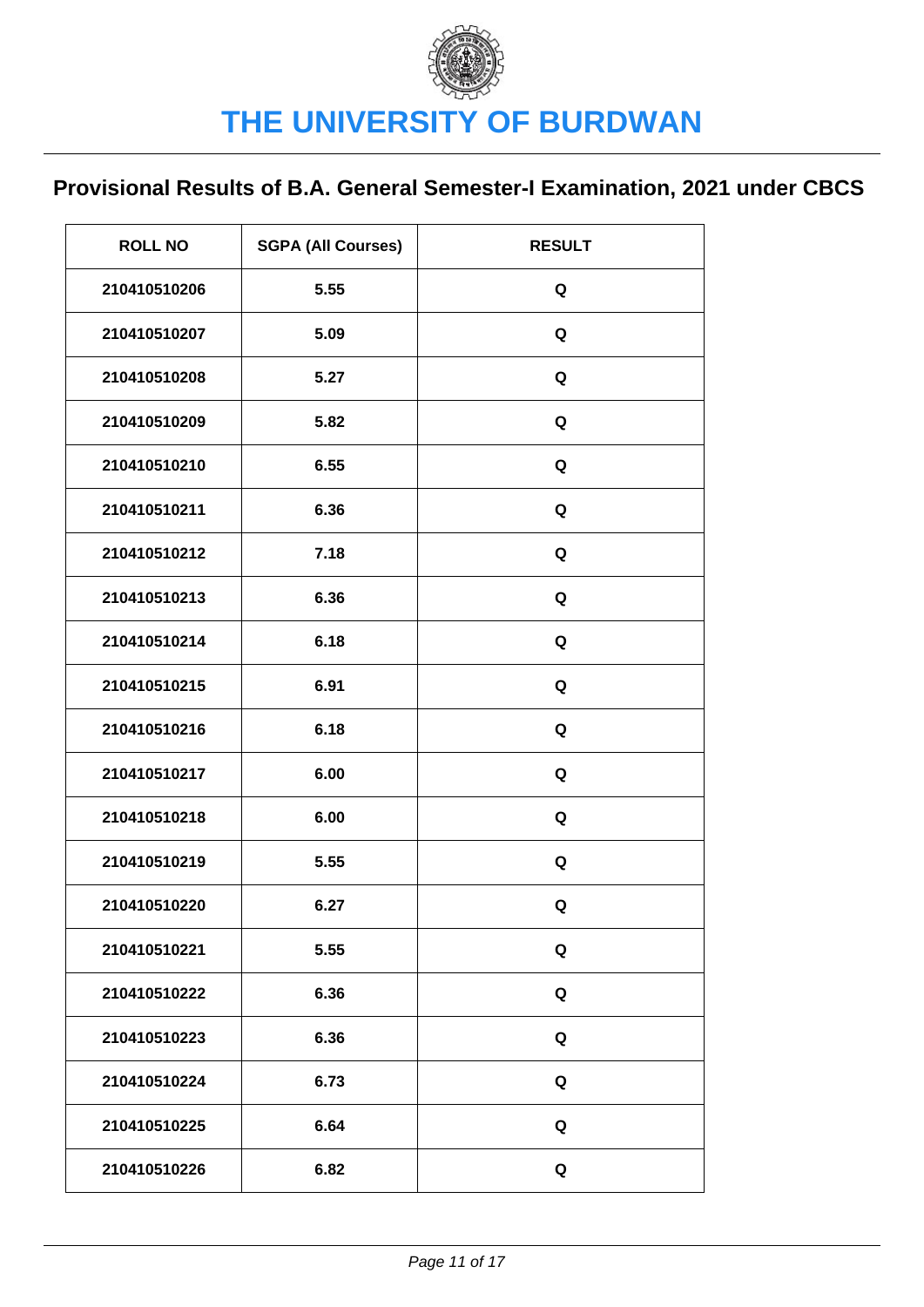| <b>ROLL NO</b> | <b>SGPA (All Courses)</b> | <b>RESULT</b>      |
|----------------|---------------------------|--------------------|
| 210410510227   |                           | <b>SNC</b>         |
| 210410510228   | 6.64                      | Q                  |
| 210410510229   | 6.91                      | Q                  |
| 210410510230   | 6.73                      | Q                  |
| 210410510231   | 6.64                      | Q                  |
| 210410510232   | 6.64                      | Q                  |
| 210410510233   | 7.27                      | Q                  |
| 210410510234   | 5.27                      | Q                  |
| 210410510235   |                           | <b>SNC</b>         |
| 210410510236   | 7.45                      | Q                  |
| 210410510237   | 7.18                      | Q                  |
| 210410510238   | 7.18                      | Q                  |
| 210410510239   | 7.00                      | Q                  |
| 210410510240   | 6.73                      | Q                  |
| 210410510241   | 4.45                      | Q                  |
| 210410510242   | 6.09                      | Q                  |
| 210410510243   | 7.45                      | Q                  |
| 210410510244   |                           | CC-1A CC-2A AECC-1 |
| 210410510245   | 6.18                      | Q                  |
| 210410510246   | 7.55                      | Q                  |
| 210410510247   | 5.09                      | Q                  |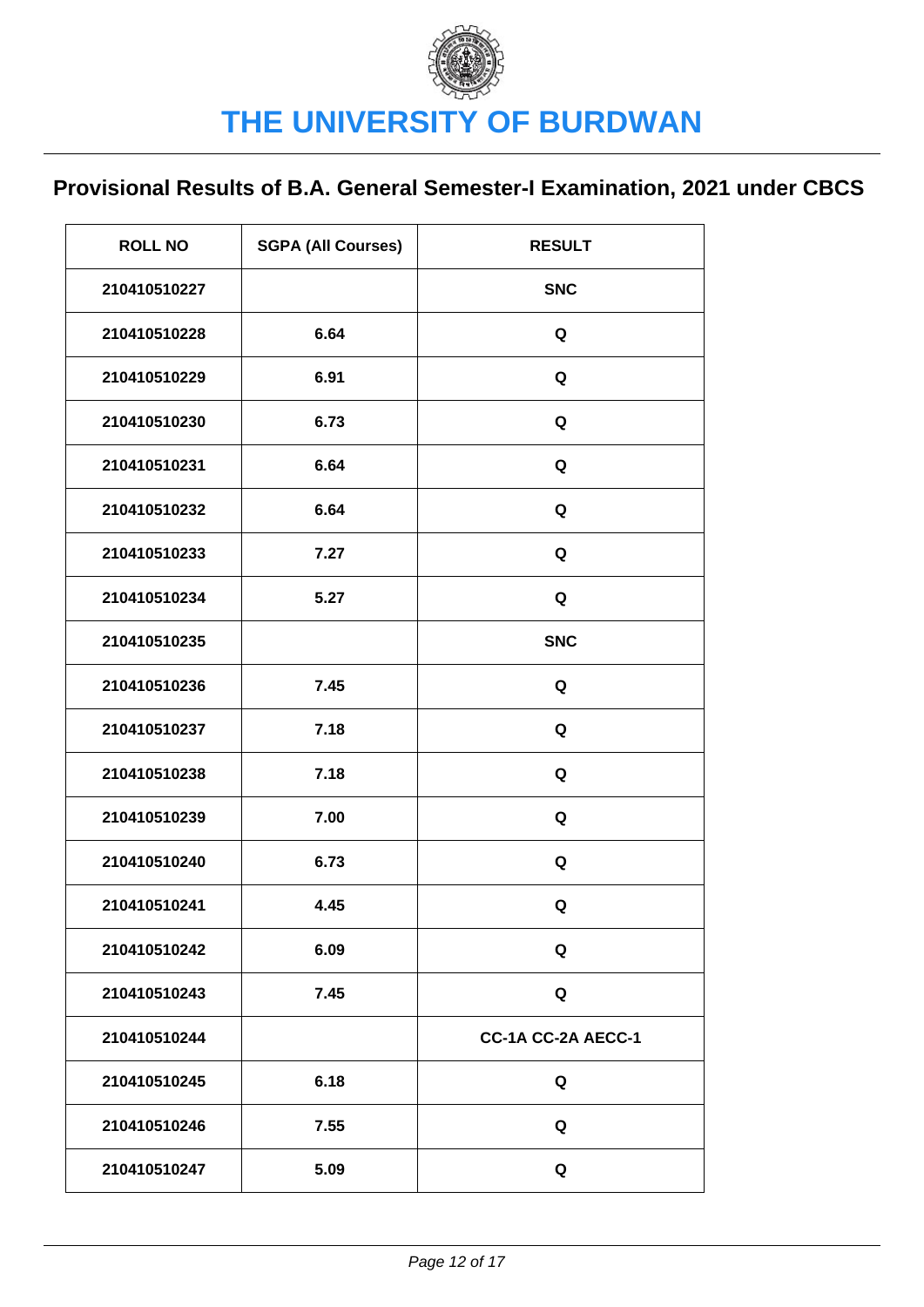| <b>ROLL NO</b> | <b>SGPA (All Courses)</b> | <b>RESULT</b>            |
|----------------|---------------------------|--------------------------|
| 210410510248   |                           | CC-1A CC-2A AECC-1       |
| 210410510249   | 7.73                      | Q                        |
| 210410510250   | 6.73                      | Q                        |
| 210410510251   | 6.00                      | Q                        |
| 210410510252   |                           | <b>SNC</b>               |
| 210410510253   | 6.91                      | Q                        |
| 210410510254   | 6.91                      | Q                        |
| 210410510255   | 5.00                      | Q                        |
| 210410510256   | 6.91                      | Q                        |
| 210410510257   |                           | CC-1A CC-2A AECC-1       |
| 210410510258   | 6.91                      | Q                        |
| 210410510259   | 6.18                      | Q                        |
| 210410510260   | 6.27                      | Q                        |
| 210410510261   | 6.91                      | Q                        |
| 210410510262   | 5.55                      | Q                        |
| 210410510263   | 7.27                      | Q                        |
| 210410510264   | 7.00                      | Q                        |
| 210410510265   |                           | <b>CC-2A L1-1 AECC-1</b> |
| 210410510266   | 6.36                      | Q                        |
| 210410510267   | 6.09                      | Q                        |
| 210410510268   | 6.82                      | Q                        |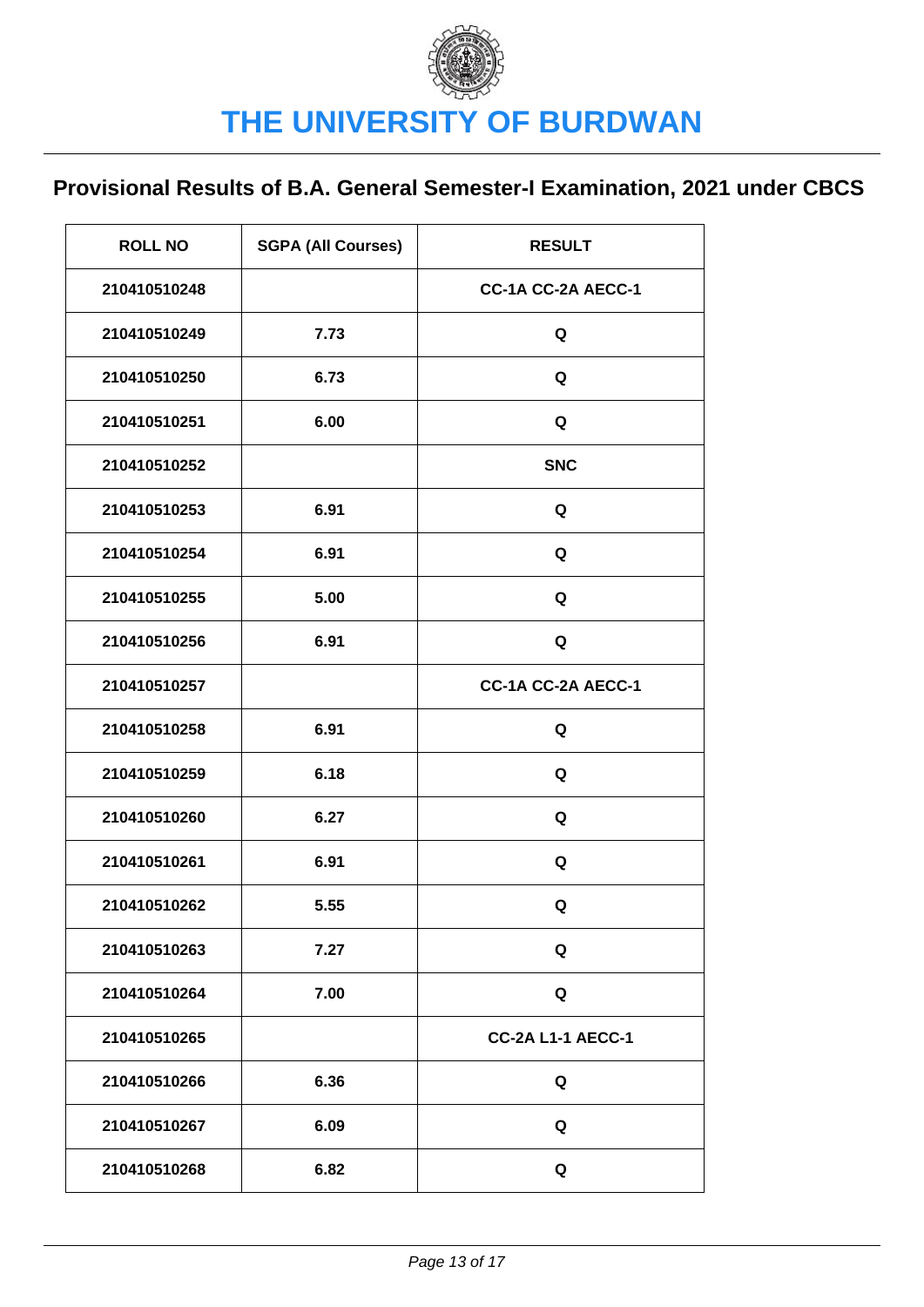| <b>ROLL NO</b> | <b>SGPA (All Courses)</b> | <b>RESULT</b> |
|----------------|---------------------------|---------------|
| 210410510269   | 6.64                      | Q             |
| 210410510270   | 6.64                      | Q             |
| 210410510271   | 6.36                      | Q             |
| 210410510272   | 5.82                      | Q             |
| 210410510273   | 6.91                      | Q             |
| 210410510274   | 6.36                      | Q             |
| 210410510275   | 7.45                      | Q             |
| 210410510276   | 5.55                      | Q             |
| 210410510277   | 5.55                      | Q             |
| 210410510278   | 6.91                      | Q             |
| 210410510279   | 4.64                      | Q             |
| 210410510280   | 6.09                      | Q             |
| 210410510281   | 5.82                      | Q             |
| 210410510282   | 6.36                      | Q             |
| 210410510283   | 5.55                      | Q             |
| 210410510284   | 7.73                      | Q             |
| 210410510285   | 6.82                      | Q             |
| 210410510286   | 6.09                      | Q             |
| 210410510287   | 6.82                      | Q             |
| 210410510288   | 5.82                      | Q             |
| 210410510289   | 6.64                      | Q             |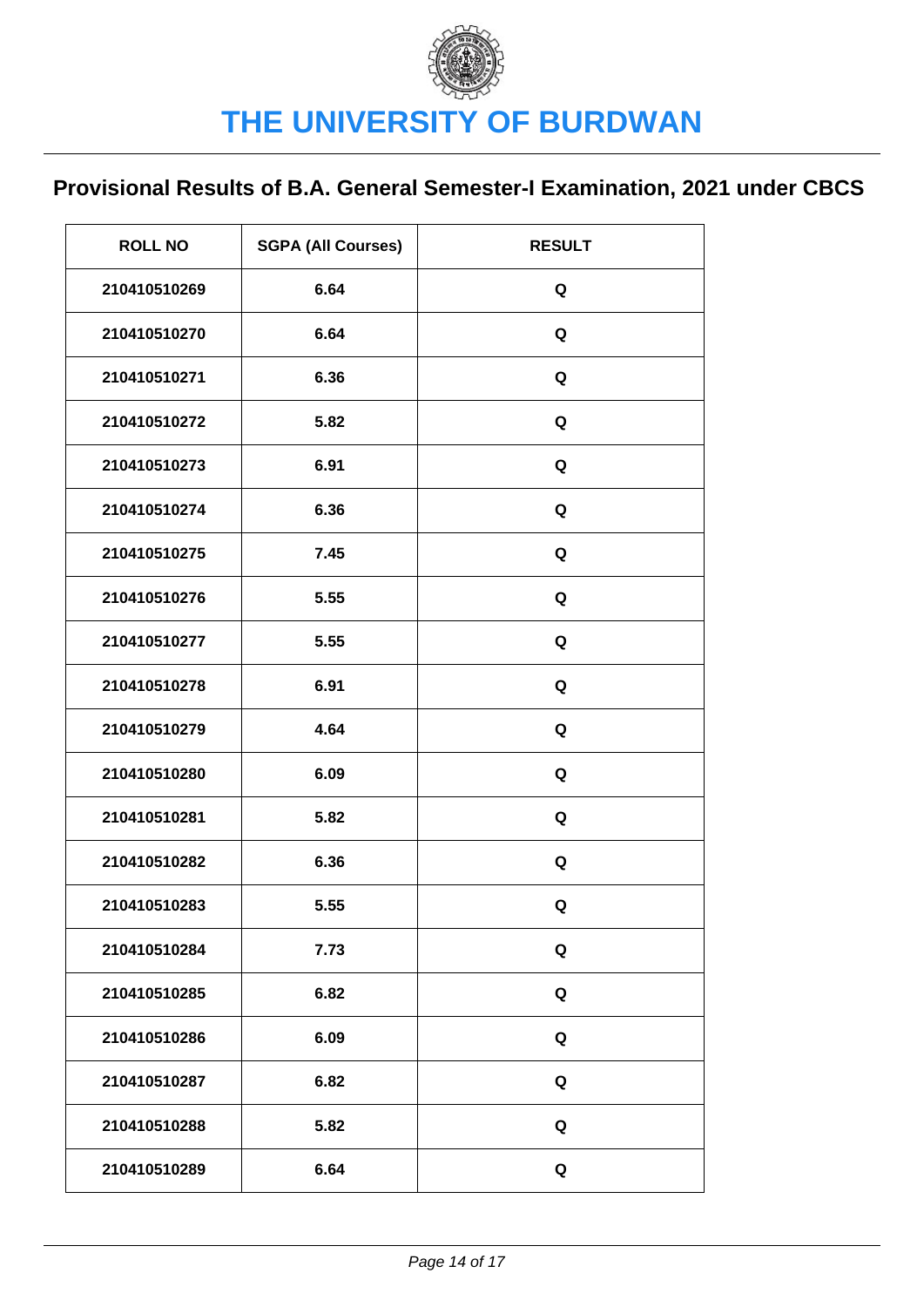| <b>ROLL NO</b> | <b>SGPA (All Courses)</b> | <b>RESULT</b>            |
|----------------|---------------------------|--------------------------|
| 210410510290   | 6.45                      | Q                        |
| 210410510291   | 5.91                      | Q                        |
| 210410510292   | 6.64                      | Q                        |
| 210410510293   | 6.09                      | Q                        |
| 210410510294   | 6.00                      | Q                        |
| 210410510295   | 6.64                      | Q                        |
| 210410510296   | 6.36                      | Q                        |
| 210410510297   | 5.00                      | Q                        |
| 210410510298   | 8.27                      | Q                        |
| 210410510299   |                           | <b>SNC</b>               |
| 210410510300   | 5.82                      | Q                        |
| 210410510301   | 7.64                      | Q                        |
| 210410510302   | 5.82                      | Q                        |
| 210410510303   | 5.55                      | Q                        |
| 210410510304   | 6.91                      | Q                        |
| 210410510305   | 6.09                      | Q                        |
| 210410510306   | 6.18                      | Q                        |
| 210410510307   | 6.09                      | Q                        |
| 210410510308   |                           | <b>SNC</b>               |
| 210410510309   |                           | <b>CC-1A L1-1 AECC-1</b> |
| 210410510310   | 6.82                      | Q                        |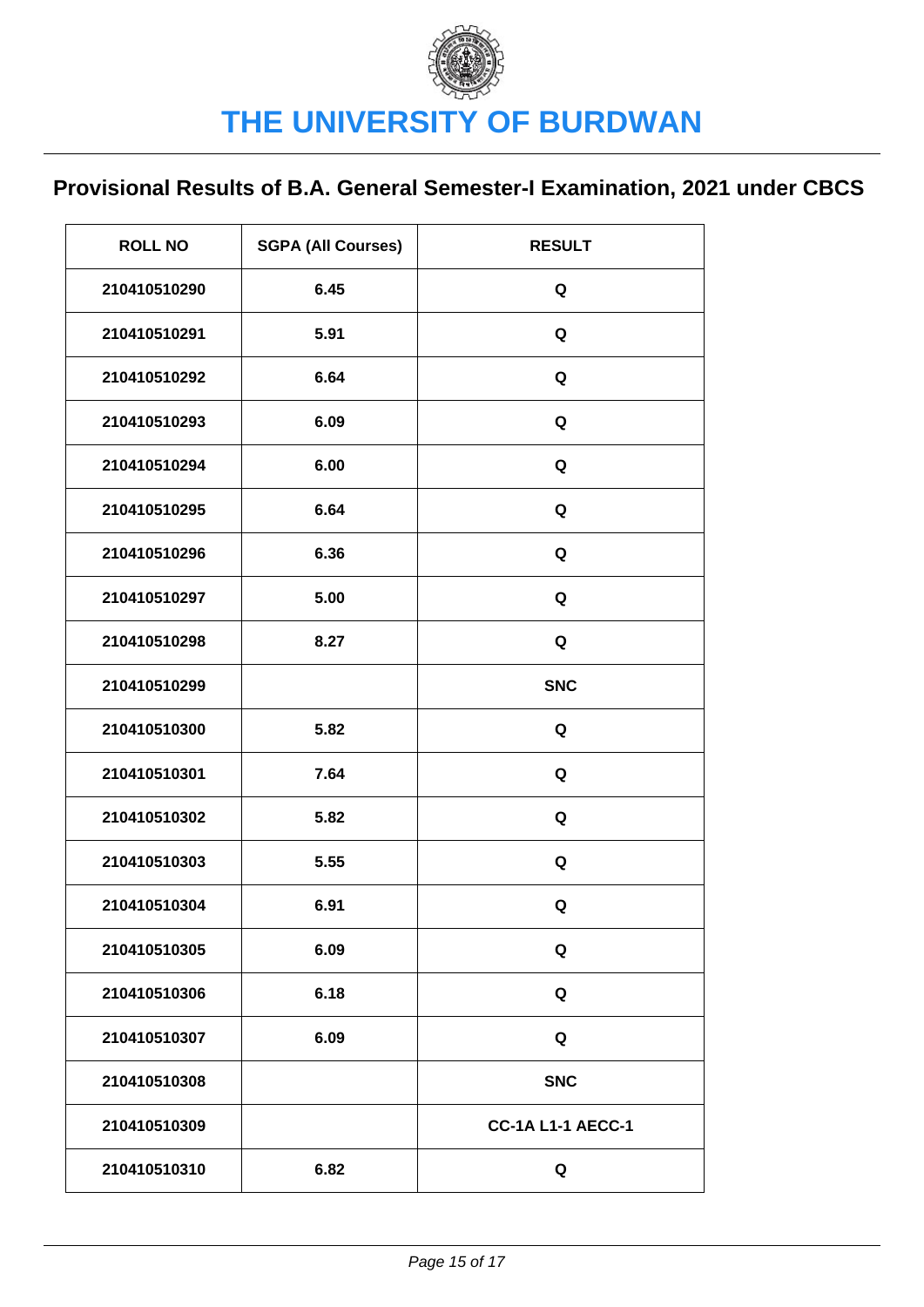| <b>ROLL NO</b> | <b>SGPA (All Courses)</b> | <b>RESULT</b>            |
|----------------|---------------------------|--------------------------|
| 210410510311   | 7.18                      | Q                        |
| 210410510312   | 6.82                      | Q                        |
| 210410510313   |                           | <b>CC-1A L1-1 AECC-1</b> |
| 210410510314   | 6.09                      | Q                        |
| 210410510315   | 6.36                      | Q                        |
| 210410510316   | 4.27                      | Q                        |
| 210410510317   | 6.55                      | Q                        |
| 210410510318   | 6.09                      | Q                        |
| 210410510319   | 6.36                      | Q                        |
| 210410510320   | 5.55                      | Q                        |
| 210410510321   | 7.18                      | Q                        |
| 210410510322   | 5.09                      | Q                        |
| 210410510323   | 6.91                      | Q                        |
| 210410510324   | 7.45                      | Q                        |
| 210410510325   | 6.36                      | Q                        |
| 210410510326   | 6.09                      | Q                        |
| 210410510327   | 8.55                      | Q                        |
| 210410510328   | 6.09                      | Q                        |
| 210410510329   | 6.09                      | Q                        |
| 210410510330   |                           | <b>SNC</b>               |
| 210410510331   | 6.45                      | Q                        |